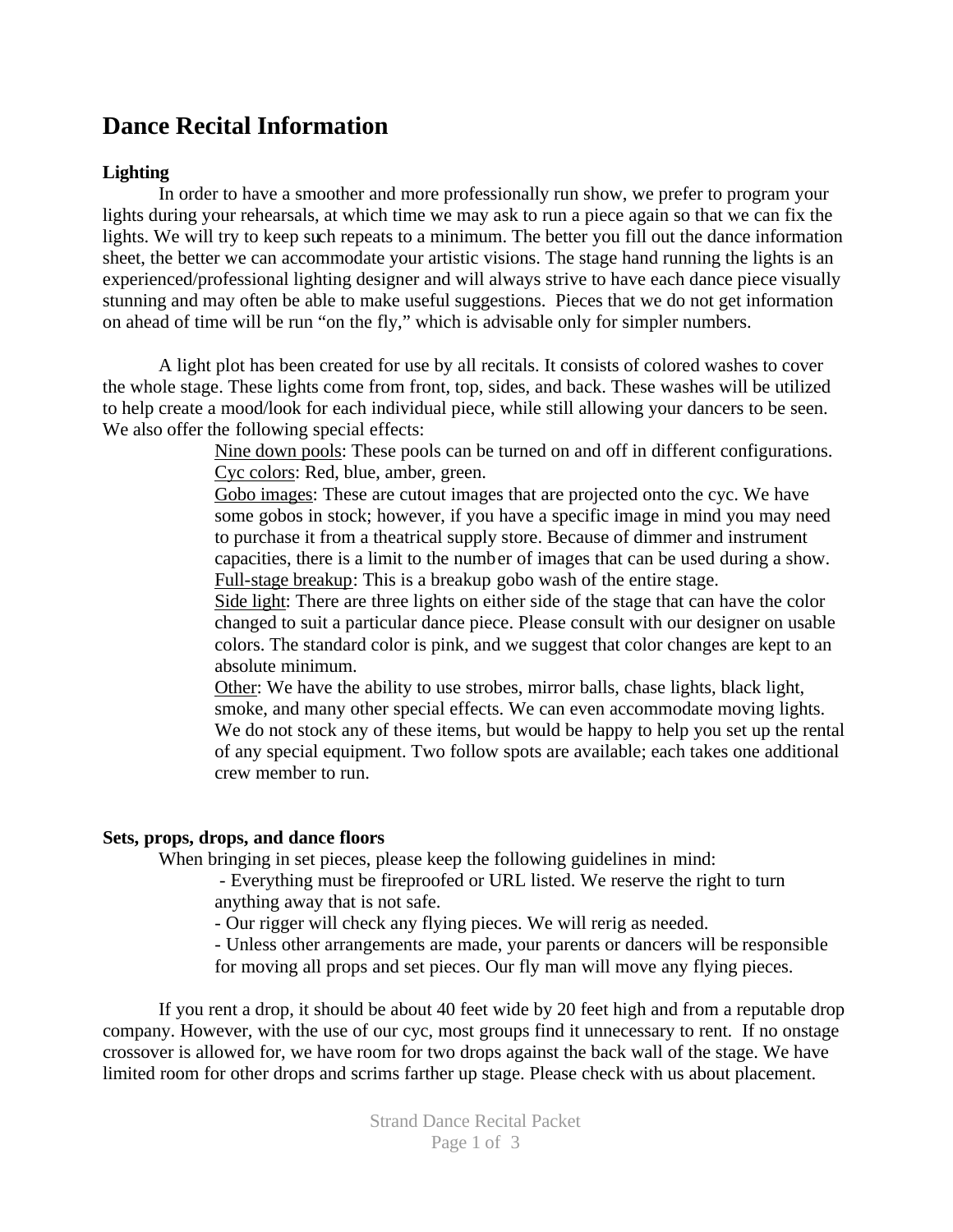Any marking (spike marks) on the floor must be cleared through our crew. We do not allow the use of masking tape or duct tape on our floor. Only cloth-based spike or gaffer's tape may be used. The Strand does not currently own a dance floor; however, if you bring your own we will be happy to lay it for you. We ask that you supply your own gaffer's or floor tape or purchase it from us at \$22.00 a roll. Along the front of the stage we have numbers marked out from center at two foot increments.

We discourage the use of rosin as it is damaging to the our floor. If the stage is to slippery or otherwise not ideal please make us aware of the problem and we will correct it immediately. **USE OF ROSSIN WILL INCURE EXTRA CLEANING COSTS!**

Our standard stage area for the season will be 40 feet wide by about 23 feet deep (main curtain to back). You can get about 3 feet in front of the main curtain. Although the pit is covered, we do not allow dancing there because of the irregularity of the seams.

## **Sound**

 Our playback system consists of a mono house and stage playback. We can play back either cassette or CD, and we can change the pitch on either. When recording your songs, please remember that any bad edits or recording flaws will sound even worse over our playback system. Our preference is for the show to be recorded on CD with a track of each number, recorded in show order. Our second choice is for individual tapes, one tape for each act (song/dance), with each tape clearly marked and numbered. All songs should be at the beginning of the tape. Please do not bring tapes or CD that will require our sound person to search for the song. As for amplification, we will have floor microphones to amplify any tap or singing. We will also have available a microphone for announcements and a wireless that can be carried on stage. If you have any special sound needs, please let us know ahead of time so that we can do whatever possible to accommodate you. The sound will be set up back stage or house right at the break, depending on your show.

## **Dressing Rooms, Backstage, and Security**

The only parents allowed backstage are those working the performance as chaperones, security, or stage crew. Please have all working parents wear some sort of identification. We attempt to make our backstage area as safe as possible, but we do ask that everyone wears shoes unless performing. We also ask that everyone walks and stays quiet backstage. Unless otherwise notified, you will have access to all the dressing rooms (A thru E) and the Cantina. The "green room" will not be available for use. Please remember that safety and fire regulations limit the number of people backstage and onstage to 150 people. Please have all staff and dancers leave and enter thru the stage door. The white refrigerator in the Cantina is available for your use; the soda refrigerator and its contents are not available. Dressing rooms will be locked after every night; they will be cleaned only before you arrive and after you leave. Hallways are not to be used for changing or for storage.